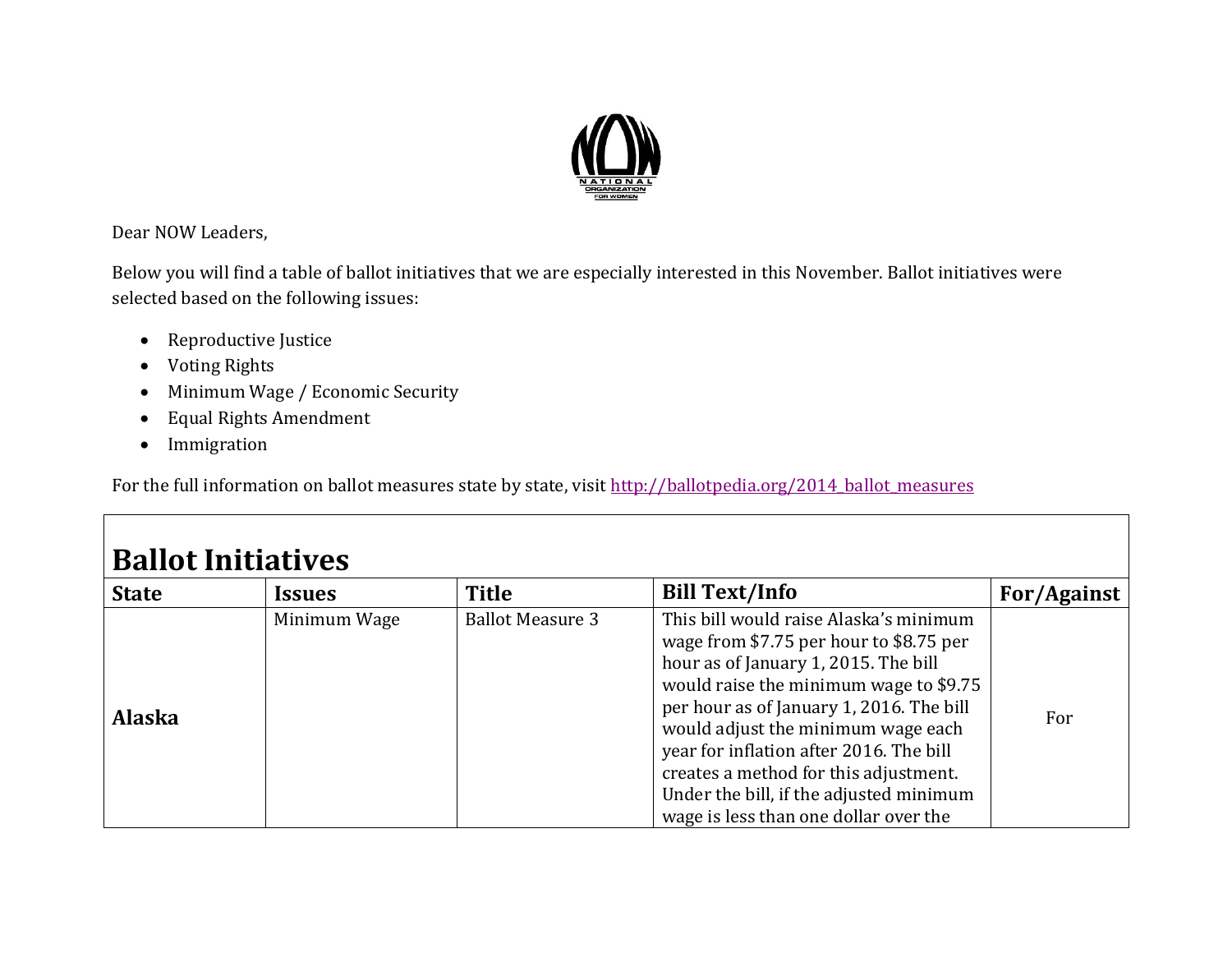| <b>Ballot Initiatives</b><br><b>State</b> | <b>Issues</b>        | <b>Title</b>                        | <b>Bill Text/Info</b>                                                                                                                                                                                                                                       | <b>For/Against</b> |
|-------------------------------------------|----------------------|-------------------------------------|-------------------------------------------------------------------------------------------------------------------------------------------------------------------------------------------------------------------------------------------------------------|--------------------|
|                                           |                      |                                     | federal minimum wage, Alaska's<br>minimum wage will be one dollar over<br>the federal minimum. Tips or gratuities<br>would not count toward the minimum<br>wage.                                                                                            |                    |
| <b>Arkansas</b>                           | Minimum Wage         | Issue 5                             | Increases the state's minimum wage<br>from \$6.25 to \$8.50 per hour by 2017                                                                                                                                                                                | For                |
| Colorado                                  | Reproductive Justice | Amendment 67                        | Shall there be an amendment to the<br>Colorado constitution protecting<br>pregnant women and unborn children<br>by defining "person" and "child" in the<br>Colorado criminal code and the<br>Colorado wrongful death act to include<br>unborn human beings? | Against            |
| Connecticut                               | <b>Voting Rights</b> | <b>Early Voting</b><br>Amendment    | Shall the Constitution of the State be<br>amended to remove restrictions<br>concerning absentee ballots and to<br>permit a person to vote without<br>appearing at a polling place on the day<br>of an election?                                             | For                |
| <b>Illinois</b>                           | <b>Voting Rights</b> | Illinois Right to Vote<br>Amendment | No person shall be denied the right to<br>register to vote or to cast a ballot in an<br>election based on race, color, ethnicity,<br>status as a member of a language<br>minority, national origin, religion, sex,<br>sexual orientation, or income.        | For                |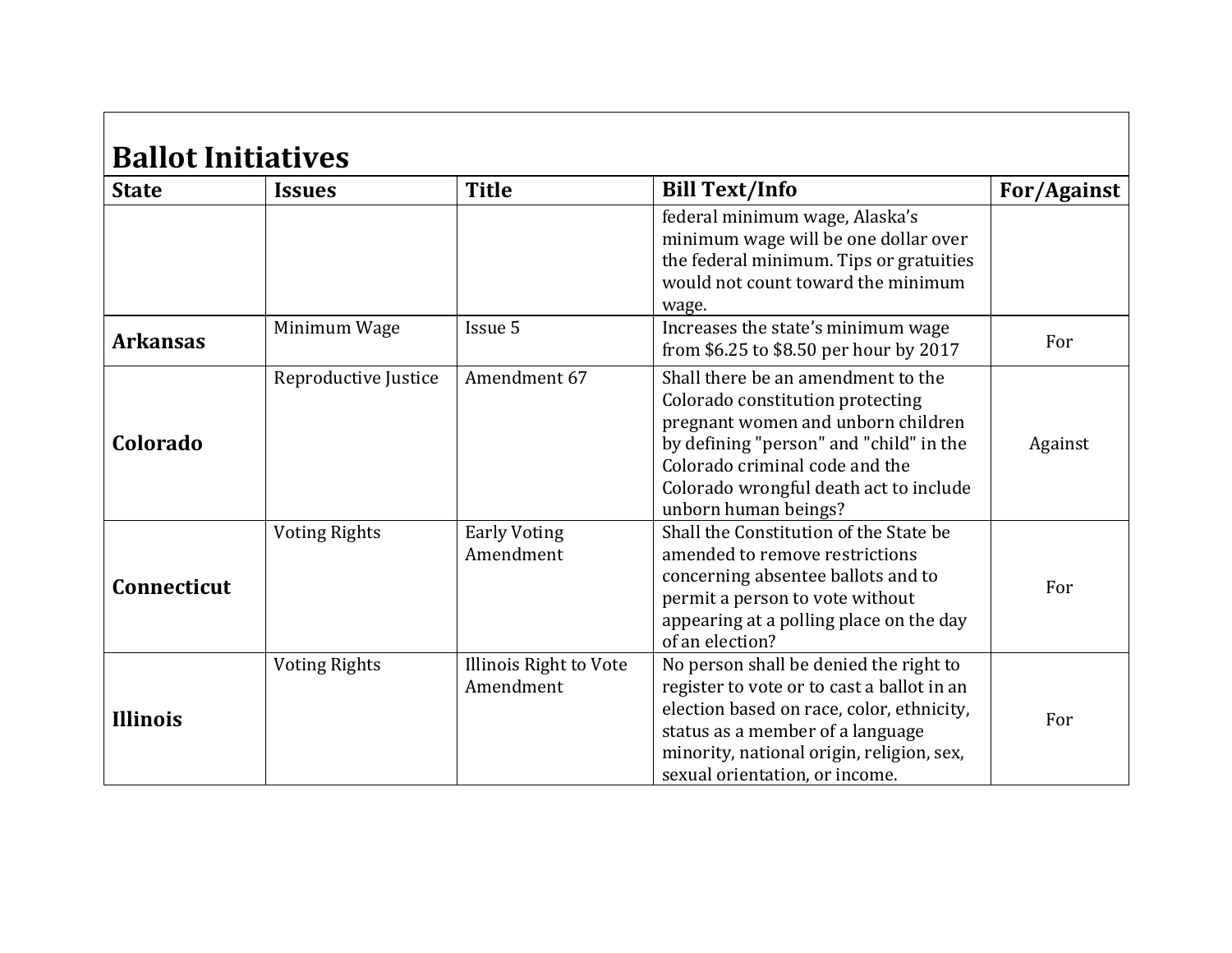| <b>Ballot Initiatives</b> |                          |                                                                                   |                                                                                                                                                                                       |             |
|---------------------------|--------------------------|-----------------------------------------------------------------------------------|---------------------------------------------------------------------------------------------------------------------------------------------------------------------------------------|-------------|
| <b>State</b>              | <b>Issues</b>            | <b>Title</b>                                                                      | <b>Bill Text/Info</b>                                                                                                                                                                 | For/Against |
| <b>Illinois</b>           | Minimum Wage             | Illinois Minimum<br>Wage Increase<br>Question                                     | Shall the minimum wage in Illinois for<br>adults over the age of 18 be raised to<br>\$10 per hour by January 1, 2015?                                                                 | For         |
|                           | Reproductive Justice     | <b>Illinois Birth Control</b><br>in Prescription Drug<br><b>Coverage Question</b> | Shall any health insurance plan in<br>Illinois that provides prescription drug<br>coverage be required to include<br>prescription birth control as part of that<br>coverage?          | For         |
| <b>Massachusetts</b>      | <b>Economic Security</b> | Question 4                                                                        | Entitles certain employees to earn and<br>utilize paid sick days.                                                                                                                     | For         |
| <b>Missouri</b>           | <b>Voting Rights</b>     | Amendment 6                                                                       | Establishes 6 day long early voting<br>period that excludes weekends.                                                                                                                 | Against     |
| <b>Montana</b>            | <b>Voting Rights</b>     | Late Voter<br><b>Registration Revision</b><br>Measure                             | The measure, upon voter approval,<br>would change the deadline for late<br>voter registration from poll closing on<br>Election Day to 5:00 p.m. on the Friday<br>before election day. | Against     |
| <b>Nebraska</b>           | Minimum Wage             | Initiative 425                                                                    | Increases the state hourly minimum<br>wage to \$9 over three years                                                                                                                    | For         |
| <b>North Dakota</b>       | Reproductive Justice     | North Dakota "Life<br>Begins at Conception"<br>Amendment/Measure<br>$\mathbf{1}$  | The inalienable right to life of every<br>human being at any stage of<br>development must be recognized and<br>protected.                                                             | Against     |
| <b>Oregon</b>             | Immigration              | Measure 88                                                                        | Makes four-year driver licenses<br>available to those who cannot prove<br>legal presence in the United States.                                                                        | For         |

 $\blacksquare$